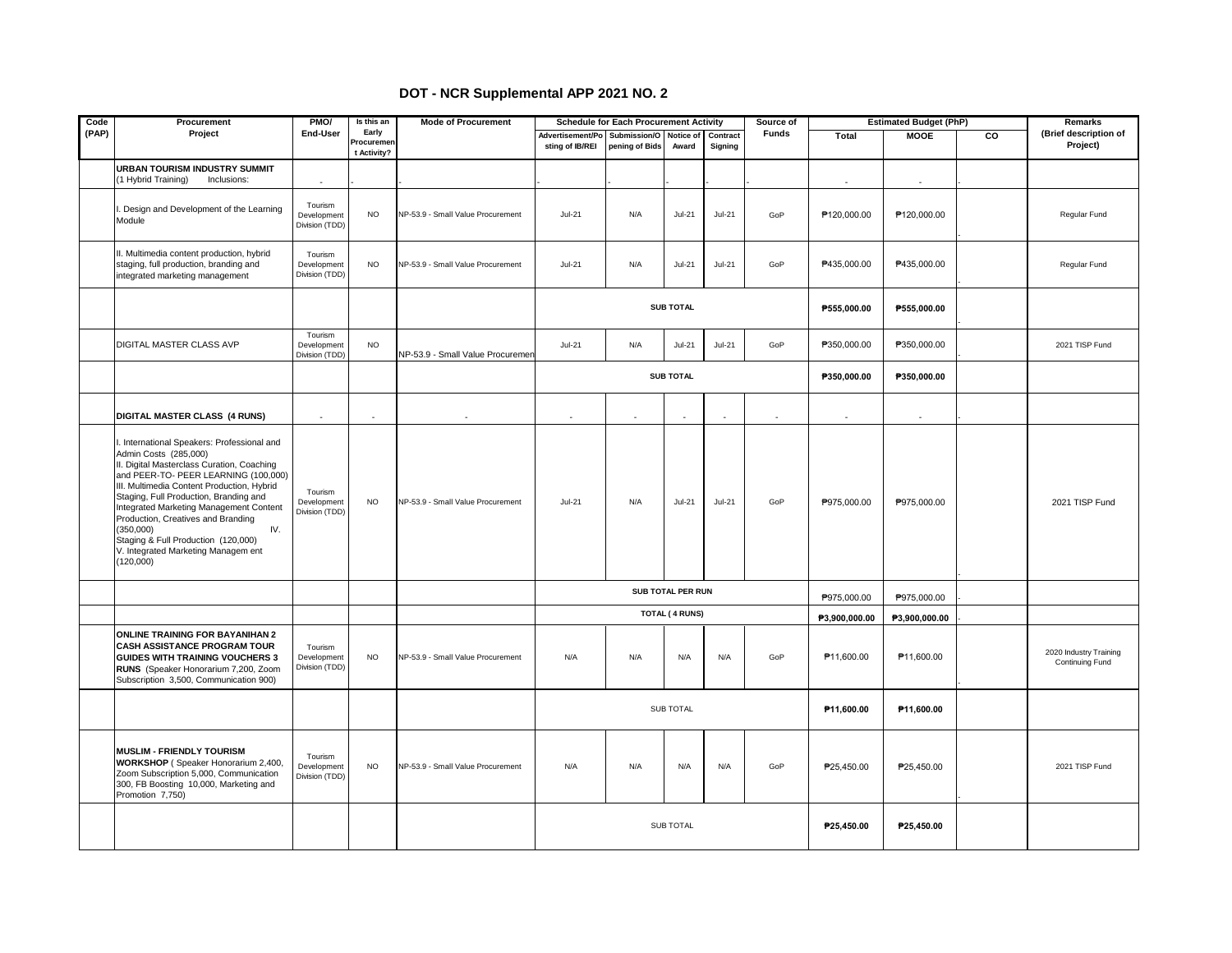| <b>ELCAC TRAININGS (1. Street Food</b><br>Kulinarya 2. From Rugs to Riches 3. Pagpag<br>to Gourmet 4. Frm to Table) Van rental                                                                                                                                   |                                          |           |                                   |                  |     |               |               |               |               |             |                |
|------------------------------------------------------------------------------------------------------------------------------------------------------------------------------------------------------------------------------------------------------------------|------------------------------------------|-----------|-----------------------------------|------------------|-----|---------------|---------------|---------------|---------------|-------------|----------------|
| Van Rental 8,000 x 4 runs (plus overtime<br>400 x 4 runs)                                                                                                                                                                                                        | Tourism<br>Development<br>Division (TDD) | <b>NO</b> | NP-53.9 - Small Value Procurement | N/A              | N/A | N/A           | $Jul-21$      | GoP           | P33,600.00    | P33,600.00  | 2021 TISP Fund |
| Speaker Honorarium (1,200 x 8hrs x 4<br>runs)                                                                                                                                                                                                                    | Tourism<br>Development<br>Division (TDD) | <b>NO</b> | NP-53.9 - Small Value Procurement | N/A              | N/A | N/A           | $Jul-21$      | GoP           | P38,400.00    | P38,400.00  | 2021 TISP Fund |
| Health & Safety Essentials (Face Masks,<br>Face Shields, Alcohol, etc) 19,500 x 4<br>runs                                                                                                                                                                        | Tourism<br>Development<br>Division (TDD) | <b>NO</b> | NP-53.9 - Small Value Procurement | $Jul-21$         | N/A | $Jul-21$      | $Jul-21$      | GoP           | P78,000.00    | P78,000.00  | 2021 TISP Fund |
| Start-up Kits (200,000/run x 4 runs)                                                                                                                                                                                                                             | Tourism<br>Development<br>Division (TDD) | <b>NO</b> | NP-53.9 - Small Value Procurement | <b>Jul-21</b>    | N/A | <b>Jul-21</b> | <b>Jul-21</b> | GoP           | P800,000.00   | P800,000.00 | 2021 TISP Fund |
| Disaster Preparedness Fund (5 % of the<br>total fund)                                                                                                                                                                                                            | Tourism<br>Development<br>Division (TDD) | <b>NO</b> | NP-53.9 - Small Value Procurement | N/A              | N/A | N/A           | N/A           | GoP           | P50,000.00    | P50,000.00  | 2021 TISP Fund |
|                                                                                                                                                                                                                                                                  |                                          |           |                                   | SUB TOTAL        |     |               |               | P1,000,000.00 | P1,000,000.00 |             |                |
| <b>BARRIER - FREE TOURISM PROGRAM</b><br>Seminar on How to Handle Person With<br>Disabilities (PWDs) Speaker Honorarium<br>$1,200 \times 2$ hrs = 2,400, Zoom Subscription<br>5,000, Communication 300, FB Boosting<br>10,000 and Marketing and Promotion 7,750) | Tourism<br>Development<br>Division (TDD) | <b>NO</b> | NP-53.9 - Small Value Procurement | N/A              | N/A | N/A           | N/A           | GoP           | P25.450.00    | P25.450.00  | 2021 TISP Fund |
|                                                                                                                                                                                                                                                                  |                                          |           |                                   | SUB TOTAL        |     |               |               |               | P25,450.00    | P25,450.00  |                |
| TECHINAL ASSISTANCE FOR LGUs:<br>Local Tourism Planning Activities Under the<br>New Normal, Local Tourism Planning and<br>Development Activities (4 runs)                                                                                                        |                                          |           |                                   |                  |     |               |               |               |               |             |                |
| Meals (AM/PM Snack x2 x 50 pax x 3 days,<br>Lunch 400/pax x 50 pax x 3 days) 90,000<br>per run x 4 runs                                                                                                                                                          | Tourism<br>Development<br>Division (TDD) | <b>NO</b> | NP-53.9 - Small Value Procurement | N/A              | N/A | N/A           | N/A           | GoP           | P360,000.00   | P360,000.00 | Regular Fund   |
| Transportation (Van rental, 1 unit per day x 6<br>days) 12,000 per run                                                                                                                                                                                           | Tourism<br>Development<br>Division (TDD) | <b>NO</b> | NP-53.9 - Small Value Procurement | N/A              | N/A | N/A           | N/A           | GoP           | P48,000.00    | P48,000.00  | Regular Fund   |
| Office Supplies (Certificates, computer ink,<br>bond paper, ballpen, kits)                                                                                                                                                                                       | Tourism<br>Development<br>Division (TDD) | <b>NO</b> | NP-53.9 - Small Value Procurement | N/A              | N/A | N/A           | N/A           | GoP           | P22,400.00    | P22,400.00  | Regular Fund   |
| Communication Expense and Contingency<br>Fund                                                                                                                                                                                                                    | Tourism<br>Development<br>Division (TDD) | <b>NO</b> | NP-53.9 - Small Value Procurement | N/A              | N/A | N/A           | N/A           | GoP           | P9,600.00     | P9,600.00   | Regular Fund   |
|                                                                                                                                                                                                                                                                  |                                          |           |                                   | <b>SUB TOTAL</b> |     |               |               | P440,000.00   | P440,000.00   |             |                |
| Technical Assistance for Stakeholders:<br>Consultative Meetings/ Concergence Projects with<br>other government agencies on tourism<br>development under the New Normal Convergence<br>Programs                                                                   |                                          |           |                                   |                  |     |               |               |               |               |             |                |
| Meals ( AM/PM Snack: 500/Snack x2 x 58<br>pax x 3 runs OR Lunch Dinner: 1,500/pax x<br>38.67 pax x 3 runs))                                                                                                                                                      | Tourism<br>Development<br>Division (TDD) | <b>NO</b> | NP-53.10 - Lease of Venue         | N/A              | N/A | N/A           | N/A           | GoP           | P174,000.00   | P174,000.00 | Regular Fund   |
| Official Vest for Tourism Site<br>Assesment/Inspections 20 pax (1,300 per<br>set x 2 sets)                                                                                                                                                                       | Tourism<br>Development<br>Division (TDD) | <b>NO</b> | NP-53.9 - Small Value Procurement | N/A              | N/A | N/A           | N/A           | GoP           | P26,000.00    | P26,000.00  | Regular Fund   |
|                                                                                                                                                                                                                                                                  |                                          |           |                                   | <b>SUB TOTAL</b> |     |               | P200.000.00   | P200,000.00   |               |             |                |